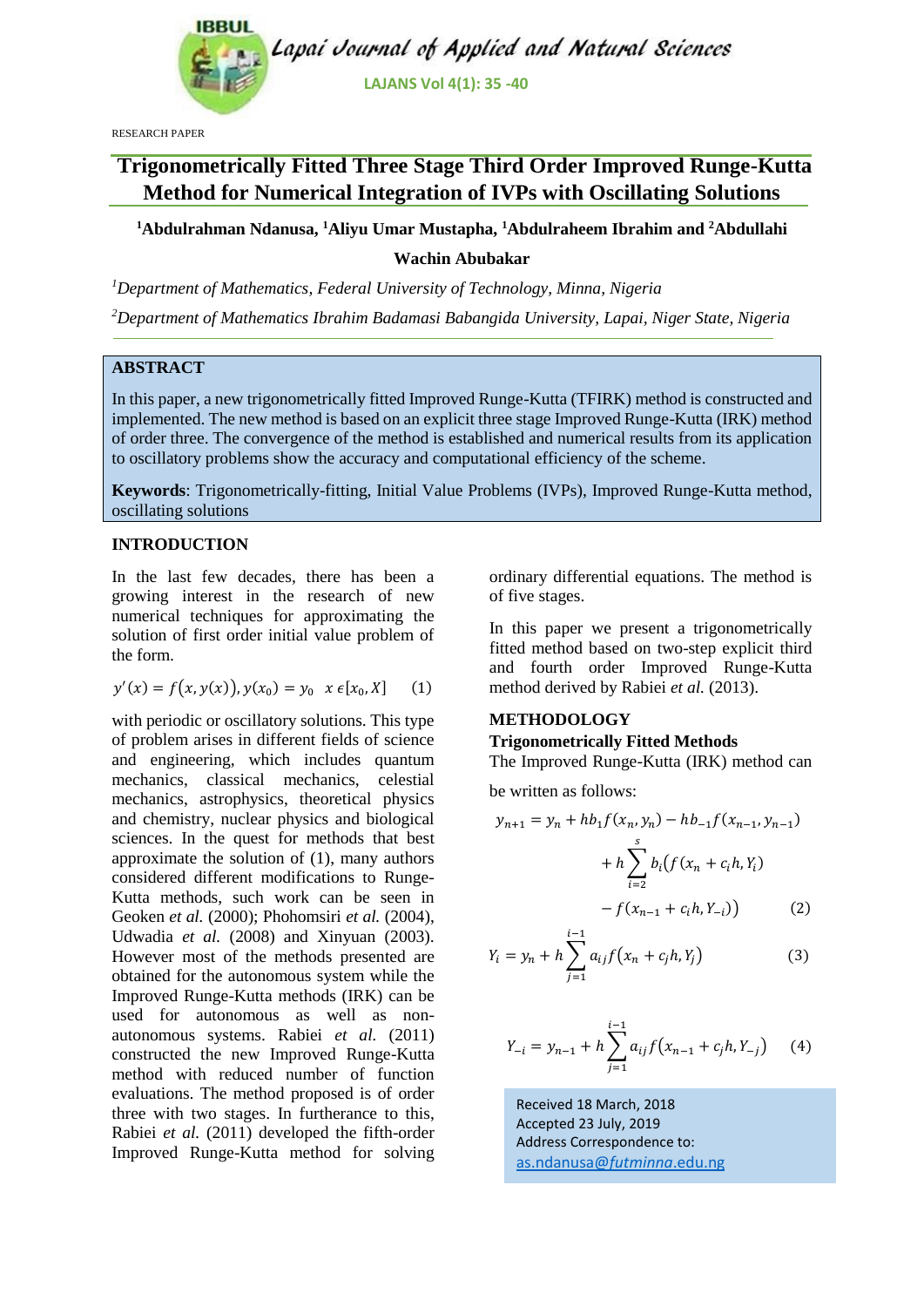where  $y_{n+1}$  and  $y_n$  are approximations to  $y(x_{n+1})$  and  $y(x_n)$  respectively.

Trigonometrically-fitted methods are generally derived to exactly approximate the solution of the IVPs whose solutions are linear combination of the functions  $\{x^j e^{ax}, x^j e^{-ax}\}$ ,  $\begin{matrix} 0 \\ 1 \end{matrix}$ where  $\alpha$  can be complex or a real number. Suppose G(x) =  $e^{\pm \alpha x}$ , where  $i = \sqrt{-1}$  is an <br>1 imaginary unit, is the solution of (1). Applying  $(2) - (4)$  to G(x) generates the Recursive relations  $(5) - (8)$  (Jikantoro *et al.*, 2015).  $\qquad$  $i-1$ 

$$
cos(ciz) = 1 - z \sum_{j=1} a_{ij} sin(c_j z), \quad i = 2, 3, ..., s \quad (5)
$$

$$
sin(ciz) = z \sum_{j=1}^{i-1} a_{ij} cos(c_j z), \quad i = 2,3,...,s \quad (6)
$$

$$
cos(z) = 1 - zb_{-1} sin(z) - z \sum_{i=2}^{s} b_i sin(c_i z)
$$
  
+
$$
z \sum_{i=2}^{s} b_i sin(z(c_i - 1))
$$
 (7)

$$
sin(z) = zb_1 - zb_{-1} cos(z) + z \sum_{i=2}^{s} b_i cos(c_i z)
$$

$$
-z \sum_{i=2}^{s} b_i cos(z(c_i - 1))
$$
(8)

The relations  $(5) - (8)$  are the relations of order conditions of the trigonometrically fitted method. These relations replace the equations of order conditions of two-step Improved Runge-Kutta (IRK) method, which can be solved to give the coefficients of a particular method based on existing coefficients for solving problem of the form (1).

The order conditions up to order three of twostep IRK methods derived by Rabiei *et al*.

#### (2013) is:

order 1: 
$$
b_1 - b_{-1} = 1
$$
  
\norder 2:  $b_{-1} + \sum_{i=2}^{s} b_i = \frac{1}{2}$   
\norder 3:  $\sum_{i=2}^{s} b_i c_i = \frac{5}{12}$  (9)

All subscripts run to s or less.

**Derivation of TFIRK Method with**  $s =$  $3, p = 3$ 

The Butcher array for the IRK3-3 method as derived by Rabiei *et al.*(2013) is

Table I Coefficients of IRK3-3



To derive the third order three stage TFIRK method, we make the substitution  $s = 3$ ,  $c_1 = 0$ in the recursive relations (5) and (6)

$$
For i = 2
$$

$$
\cos(c_2 z) - 1 = 0 \tag{10}
$$

$$
\sin(c_2 z) - z a_{2,1} = 0 \tag{11}
$$

For 
$$
i = 3
$$

$$
\cos(c_3 z) - 1 + z a_{3,2} \sin(c_2 z) = 0 \tag{12}
$$

$$
\sin(c_3 z) - z[a_{3,1} + a_{3,2} \cos(c_2 z)] = 0 \tag{13}
$$

Now, substituting  $s = 3$ ,  $c_1 = 0$  in equations (7) and (8)

$$
\cos(z) - 1 + zb_{-1}\sin(z) + z[b_2\sin(c_2z) + b_3\sin(c_3z)] - z[b_2\sin((c_2 - 1)z) + b_3\sin((c_3 - 1)z)] = 0
$$
\n(14)  
\n
$$
\sin(z) - zb_1 + zb_{-1}\cos(z) - z[b_2\cos(c_2z) + b_3\cos(c_3z)] + z[b_2\cos((c_2 - 1)z) + b_3\cos((c_3 - 1)z)] = 0
$$
\n(15)

Equations (12)  $-$ (15) are now the equations of order conditions for third order three stage trigonometrically fitted method that replaces the order conditions of the original method presented in (9).

To obtain the coefficients of the method we solve the system of two equations, (14) and (15) together with an additional equation from the order condition (9) namely,

$$
b_1 - b_{-1} = 1
$$
 (16)  

$$
b_{-1} + b_2 + b_3 = \frac{1}{2}
$$
 (17)

These sum up to four equations with six unknown  $(b_{-1}, b_1, b_2, b_3, c_2 \text{ and } c_3)$ . The equations are solved in terms of two free parameters  $(c_2 = \frac{31}{60})$  $\frac{31}{60}$ ,  $c_3 = \frac{62}{85}$  $\frac{62}{85}$ ) whose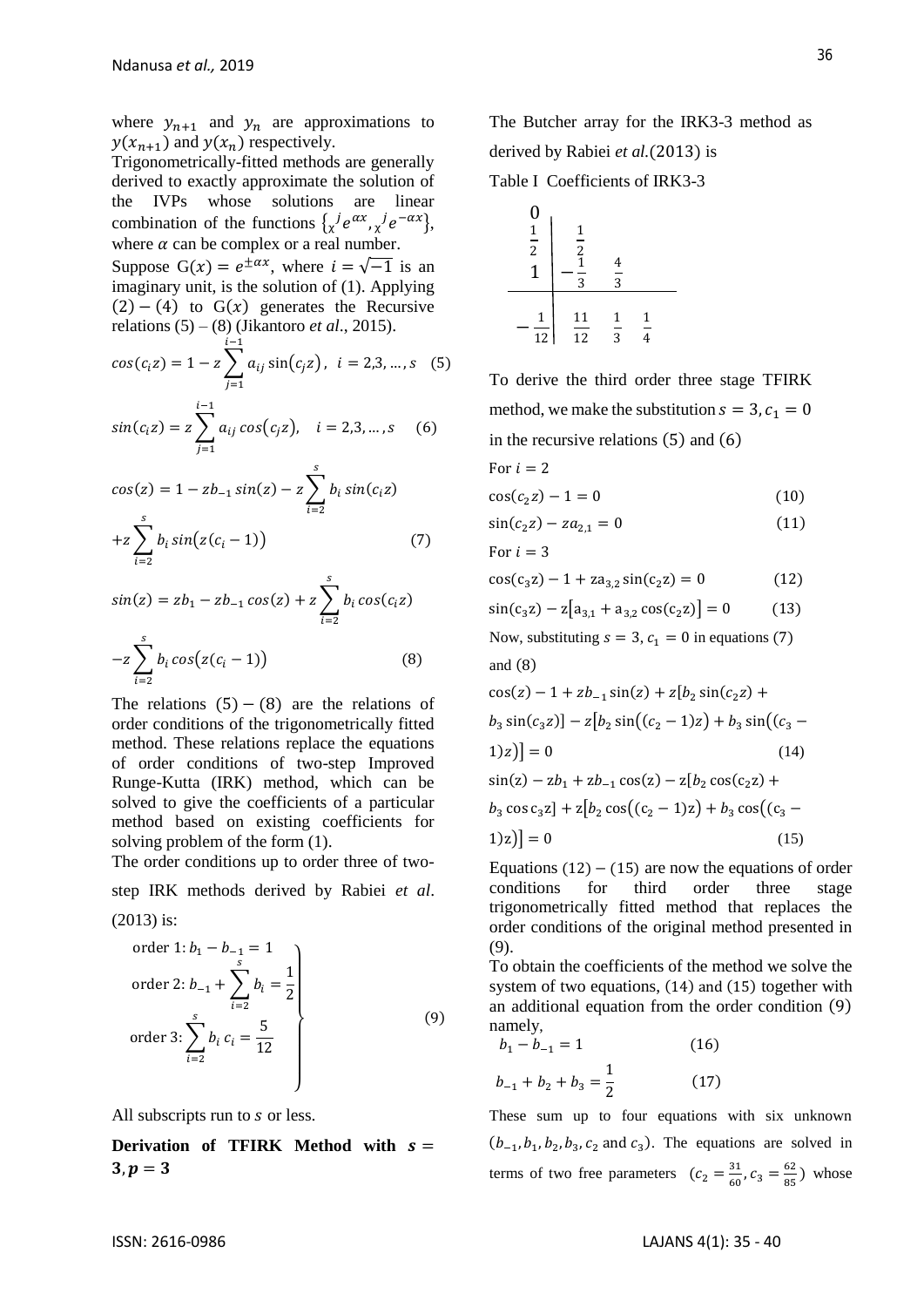values are obtained from the Butcher Tableau of IRK3-3 methods presented in Table I. Equations (16) and (17) are chosen to augment the updated (14) and (15) so that  $(b_{-1}, b_1, b_2 \text{ and } b_3)$  are not taken as free parameters.

$$
b_{-1} = -\frac{1}{2} \frac{M_1}{M_2}
$$
  
\n
$$
b_1 = -\frac{1}{2} \frac{M_3}{M_4}
$$
  
\n
$$
b_2 = \frac{1}{2} \frac{M_5}{M_6}
$$
  
\n
$$
b_3 = -\frac{1}{2} \frac{M_7}{M_8}
$$
\n(18)

where

$$
M_1 = z \cos(z) \sin\left(\frac{1}{2}z\right) - z \sin(z) + z \sin\left(\frac{1}{2}z\right) + \cos(z^2) - 2 \cos(z) + 1 + \sin(z^2) - 2 \sin(z) \sin\left(\frac{1}{2}z\right)
$$
 (19)

$$
M_2 = z(\cos(z) - 1) \left( \sin(z) - 2 \sin\left(\frac{1}{2}z\right) \right) \tag{20}
$$

$$
M_3 = -2z \sin(z) \cos(z) + 5z \cos(z) \sin(\frac{1}{2}z)
$$
  
+z \sin(z) - 3z \sin(\frac{1}{2}z) + \cos(z^2) - 2 \cos(z) + 1  
+ \sin(z^2) - 2 \sin(z) \sin(\frac{1}{2}z) (21)

$$
M_4 = z(\cos(z) - 1) \left( \sin(z) - 2 \sin\left(\frac{1}{2}z\right) \right) \tag{22}
$$

$$
M_5 = z \sin(z) + 2 \cos(z) - 2 \tag{23}
$$

$$
M_6 = z \left( \sin(z) - 2 \sin\left(\frac{1}{2}z\right) \right) \tag{24}
$$

$$
M_7 = \cos(z^2) - 2\cos(z) + z\sin(z) + 1
$$
  
+
$$
z\cos(z)\sin(\frac{1}{2}z) - 3z\sin(\frac{1}{2}z) - \sin(z^2)
$$
  
+
$$
2\sin(z)\sin(\frac{1}{2}z)
$$
 (25)

$$
(25)
$$

$$
M_8 = z(\cos(z) - 1) \left( \sin(z) - 2 \sin\left(\frac{1}{2}z\right) \right) \tag{26}
$$

#### **Convergence Analysis**

It is important to note that the original method, that is, IRK3-3 method needs to be recovered as z approaches zero. As such, the Taylor series expansions of the coefficients  $b_{-1}$ ,  $b_1$ ,  $b_2$ , and  $b_3$  in (18) are obtained as

$$
b_{-1} = -\frac{1}{12} - \frac{7}{1440}z^2 + o(z^4)
$$
  
\n
$$
b_1 = \frac{11}{12} - \frac{7}{1440}z^2 + o(z^4)
$$
  
\n
$$
b_2 = \frac{1}{3} - \frac{1}{720}z^2 - \frac{1}{80640}z^4 + o(z^6)
$$
  
\n
$$
b_3 = \frac{1}{4} + \frac{1}{160}z^2 + o(z^4)
$$
\n(27)

From  $(27)$  it is clear that as z approaches zero the original method IRK3-3 is recovered.

Next is to verify the order of the method. To check if the method is order three as claimed, we substitute the coefficients of the method into order conditions (9) up to order three and take the Taylor series expansion of each to obtain

order 1 : 
$$
b_1 - b_{-1} = 1 + o(z^4)
$$
  
\norder 2 :  $b_{-1} + \sum_{i=2}^{s} b_i = \frac{1}{2} + o(z^4)$   
\norder 3 :  $\sum_{i=2}^{s} b_i c_i = \frac{5}{12} + \frac{1}{180}z^2 + o(z^4)$  (28)

From  $(28)$  as z tends to zero the order conditions of the Improved Runge-Kutta method up to order three are recovered, which implies that the coefficients of Trigonometrically-fitted third order three stage method satisfies the IRK order three conditions.

## **RESULTS AND DISCUSSION**

Numerical results of TFIRK3-3 applied to problems 1-5 with different step sizes and integration intervals are presented in Tables II – VI. The intervals of integration are taken to be 100 and 200. Both small and large integration intervals are considered to measure the stability of the method when solving highly oscillatory problems.

**Problem 1** (Homogeneous problem)

 $y'(x) = -2\cos(8x) - 8\sin(8x), \ y(0) = 1, \text{ and}$ the fitted frequency  $\omega = 8$ 

Exact solution:  $y(x) = -\frac{1}{4}$  $\frac{1}{4}\sin(8x) + \cos(8x)$ 

Source: Senu *et al*. (2009)

#### **Problem 2**

 $y'(x) = \cos(x), y(0) = 0, \omega = 1$ 

Exact solution:  $y(x) = \sin(x)$ 

Source: Dormand *et al*. (1996)

**Problem 3** (Inhomogeneous problem)

 $y'(x) = \cos(x) - \sin(x) + 1$ ,  $y(0) = 1$ ,  $\omega = 1$ 

Exact solution:  $y(x) = \sin(x) + \cos(x) + x$ 

Source: Al-khasawneh *et al*. 2007

}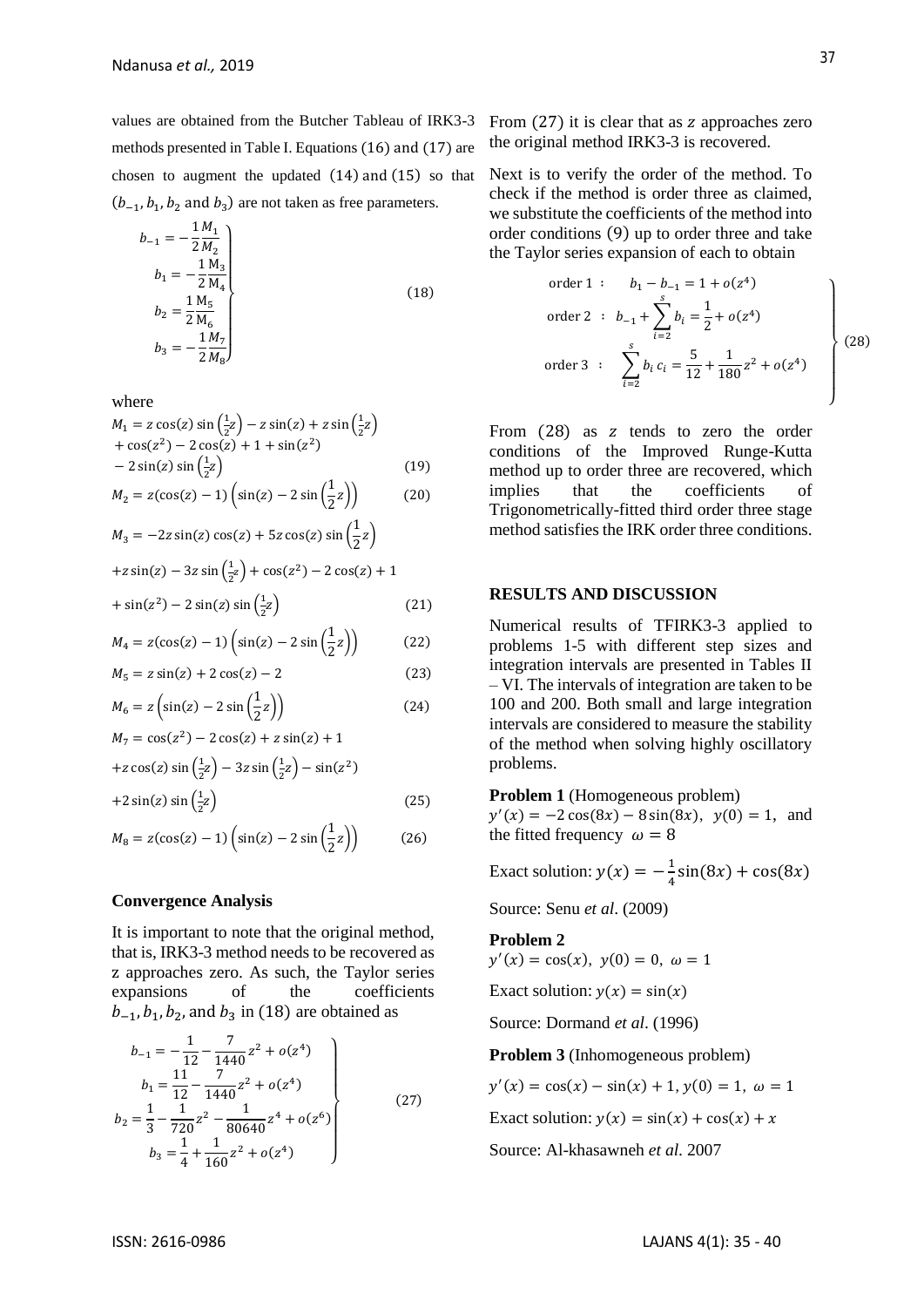### **Problem 4**

 $y'(x) = 2 \cos(2x), y(0) = 0, \omega = 2$ Exact solution:  $y(x) = \sin(2x)$ Source: Kasim *et al*. 2015 **Problem 5** (Homogeneous problem)  $y'(x) = -2\cos(10x) - 10\sin(10x), \quad y(0) = 1,$  $\omega = 10$ Exact solution:  $y(x) = -\frac{1}{x}$  $\frac{1}{5}$ sin(10x) + cos(10x) Source: Senu *et al.* 2009.

**Table II** maximum errors of **TFIRK3-3** and **IRK3-3** for **problem 1** with  $\omega = 8$ 

| h               | <b>Method</b> | <b>100</b>                              | <b>NFEs</b> | <b>200</b>                     | <b>NFEs</b> |
|-----------------|---------------|-----------------------------------------|-------------|--------------------------------|-------------|
| $\overline{1}$  | TFIRK3-3      | $9.3660000000 \times 10^{-27}$          | 6000        | $9.3740000000 \times 10^{-27}$ | 12000       |
| $\overline{20}$ | $IRK3-3$      | $2.7788280559 \times 10^{-04}$          | 6000        | $2.7788281310 \times 10^{-04}$ | 12000       |
|                 | TFIRK3-3      | $3.0084400000 \times 10^{-25}$          | 12000       | $3.0084400000 \times 10^{-25}$ | 24000       |
| $\overline{40}$ | $IRK3-3$      | $1.7761677402 \times 10^{-05}$          | 12000       | $1.7761677402 \times 10^{-05}$ | 24000       |
| 1               |               | TFIRK3-3 8.6135090000×10 <sup>-24</sup> | 24000       | $8.6135090000 \times 10^{-24}$ | 48000       |
| 80              | $IRK3-3$      | $1.1199891883 \times 10^{-06}$          | 16000       | $1.1199891904 \times 10^{-06}$ | 48000       |

**Table III** Maximum errors of TFIRK3-3 and IRK3-3 for problem 2 with  $\omega = 1$ 

| h                          | <b>Method</b> | <b>100</b>                     | <b>NFEs</b> | <b>200</b>                     | <b>NFEs</b> |
|----------------------------|---------------|--------------------------------|-------------|--------------------------------|-------------|
| $\overline{\phantom{0}}$ 1 | TFIRK3-3      | $4.2263157370\times 10^{-22}$  | 6000        | $4.2263157370 \times 10^{-22}$ | 12000       |
| $\overline{20}$            | $IRK3-3$      | $3.5643932006 \times 10^{-08}$ | 6000        | $3.5643935071\times 10^{-08}$  | 12000       |
|                            | TFIRK3-3      | $1.0734211713 \times 10^{-20}$ | 12000       | $1.0734219515 \times 10^{-20}$ | 24000       |
| 40                         | $IRK3-3$      | $2.1989518187 \times 10^{-09}$ | 12000       | $2.1989518188 \times 10^{-09}$ | 24000       |
| 80                         | TFIRK3-3      | $5.9559291864 \times 10^{-19}$ | 24000       | $5.9559291864 \times 10^{-19}$ | 48000       |
|                            | $IRK3-3$      | $1.3653424903 \times 10^{-10}$ | 24000       | $1.3653424903 \times 10^{-10}$ | 48000       |

**Table IV** Maximum errors of TFIRK3-3 and IRK3-3 for problem 3 with  $\omega = 1$ 

| h               | <b>Method</b> | 100                                                                                            | <b>NFEs</b> | <b>200</b>                                                          | <b>NFEs</b> |
|-----------------|---------------|------------------------------------------------------------------------------------------------|-------------|---------------------------------------------------------------------|-------------|
| $\blacksquare$  |               | TFIRK3-3 1.6174317000×10 <sup>-21</sup>                                                        |             | $6000$ $2.7875850000 \times 10^{-21}$                               | 12000       |
| $\overline{20}$ | <b>IRK3-3</b> | $8.4735653434 \times 10^{-08}$                                                                 | 6000        | $8.4735653434 \times 10^{-08}$                                      | 12000       |
| 1               | TFIRK3-3      | $6.9814438400 \times 10^{-19}$ 12000 1.3947720310 $\times$ 10 <sup>-18</sup>                   |             |                                                                     | 24000       |
| 40              | $IRK3-3$      |                                                                                                |             | $5.2677758618 \times 10^{-09}$ 12000 $5.2677888558 \times 10^{-09}$ | 24000       |
|                 |               | TFIRK3-3 3.1929235780 $\times$ 10 <sup>-17</sup> 24000 6.3918365678 $\times$ 10 <sup>-17</sup> |             |                                                                     | 48000       |
| 80              | $IRK3-3$      | $3.2834602772\times 10^{-10}$                                                                  | 24000       | $3.2834608592 \times 10^{-10}$                                      | 48000       |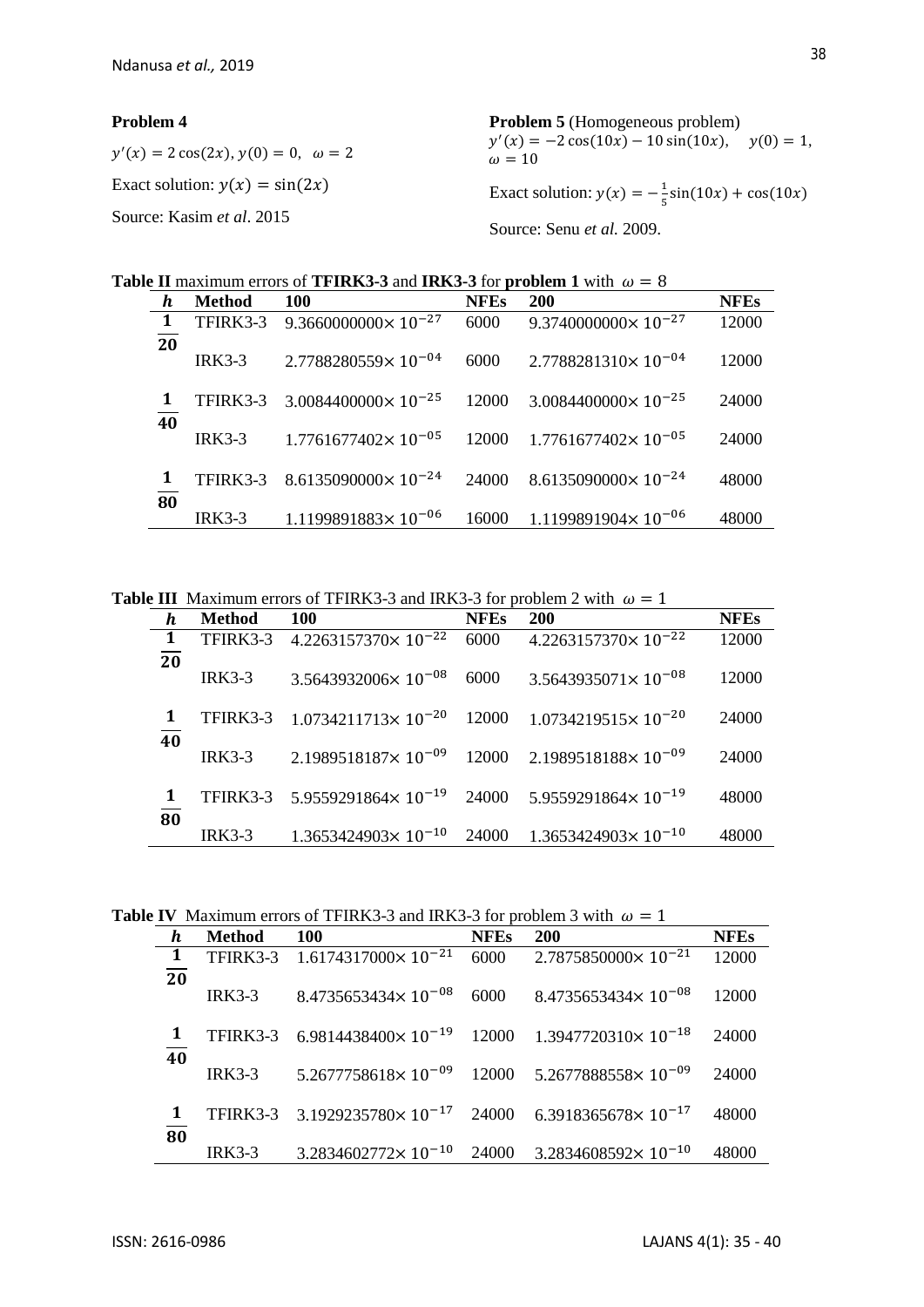**Table V** Maximum errors of TFIRK3-3 and IRK3-3 for problem 4 with  $\omega = 2$ 

| h               | <b>Method</b> | 100                                                                                            | <b>NFEs</b> | <b>200</b>                                      | <b>NFEs</b> |
|-----------------|---------------|------------------------------------------------------------------------------------------------|-------------|-------------------------------------------------|-------------|
| $\mathbf{1}$    |               | TFIRK3-3 9.0308640000 $\times$ 10 <sup>-24</sup>                                               |             | $6000$ 9.0308640000 $\times$ 10 <sup>-24</sup>  | 12000       |
| $\overline{20}$ | $IRK3-3$      | $5.8501579254 \times 10^{-07}$                                                                 | 6000        | $5.8502330957 \times 10^{-07}$                  | 12000       |
| 1               |               | TFIRK3-3 4.2263157870 $\times$ 10 <sup>-22</sup> 12000 4.2263157870 $\times$ 10 <sup>-22</sup> |             |                                                 | 24000       |
| 40              | $IRK3-3$      | $3.5643935071 \times 10^{-08}$                                                                 |             | $12000$ 3.5643935071 $\times$ 10 <sup>-08</sup> | 24000       |
| 80              |               | TFIRK3-3 1.0734219523×10 <sup>-20</sup> 24000 1.0734219523×10 <sup>-20</sup>                   |             |                                                 | 48000       |
|                 | $IRK3-3$      | $2.1989518188 \times 10^{-09}$                                                                 |             | $24000$ 2.1989526444 $\times$ 10 <sup>-09</sup> | 48000       |

**Table VI** Maximum errors of TFIRK3-3 and IRK3-3 for problem 5 with  $\omega = 10$ 

|                 | <b>Method</b> | 100                                              | <b>NFEs</b> | <b>200</b>                     | <b>NFEs</b> |
|-----------------|---------------|--------------------------------------------------|-------------|--------------------------------|-------------|
| $\mathbf{1}$    | TFIRK3-3      | $9.83000000000 \times 10^{-28}$                  | 6000        | $1.1080000000 \times 10^{-27}$ | 12000       |
| $\overline{20}$ | $IRK3-3$      | $6.7000921829 \times 10^{-04}$                   | 6000        | $6.7000928259\times 10^{-04}$  | 12000       |
|                 |               | TFIRK3-3 4.7781000000×10 <sup>-26</sup>          | 12000       | $4.7803000000 \times 10^{-26}$ | 24000       |
| 40              | $IRK3-3$      | $4.3052030611 \times 10^{-05}$                   | 12000       | $4.3052030611 \times 10^{-05}$ | 24000       |
| 80              |               | TFIRK3-3 2.3634560000 $\times$ 10 <sup>-24</sup> | 24000       | $2.3634560000 \times 10^{-24}$ | 48000       |
|                 | $IRK3-3$      | $2.7183122806 \times 10^{-06}$                   | 24000       | $2.7183123207 \times 10^{-06}$ | 48000       |

Tables II to VI depict the results of solving Problems 1 to 5 using various forms of step length *h*. When  $h = \frac{1}{2}$  $\frac{1}{20}$  with 100 grid points as well as 200 grid points, the TFIRK3-3 method exhibits less errors than the non-fitted IRK3-3 method with the same number of function evaluations (NFEs). The same scenario occurs when h is reduced to  $\frac{1}{40}$  and  $\frac{1}{80}$  respectively.

#### **CONCLUSION**

A three stage third order trigonometrically fitted Improved Runge-Kutta (TFIRK3-3) method for numerical integration of IVPs with oscillatory solutions has been derived. The order of the non-fitted IRK3-3 method was recovered from the Taylor series analysis of the new method; hence its convergence. Comparison of numerical results obtained showed that the TFIRK3-3 method is more effective and efficient than the IRK3-3 method.

#### **REFERENCES**

- AL-Khasawneh, R. A., Ismail, F., & Suleiman, M. (2007). Embedded diagonally implicit Runge-Kutta-Nystrom 4(3) pair for solving special second-order IVPs. *Applied Mathematics and computation*  190(2): 1803-1814.
- Dormand, J. R. (1996). *Numerical Method for Differential Equations* (*A Computational Approach*). CRC Press. Inc.
- Geoken, D., & Johnson, O. (2000). Runge-Kutta with higher order derivative approaximations. *Applied Numerical Mathematics* 34: 207-218.
- Jikantoro, Y. D., Ismail, F., & Senu, N. (2015). Zero-Dissipative Trigonometrically Fitted Hybrid Method for Numerical Solution of Oscillatory Problems. *Sains Malesiana*, 44(3)(2015): 473-482